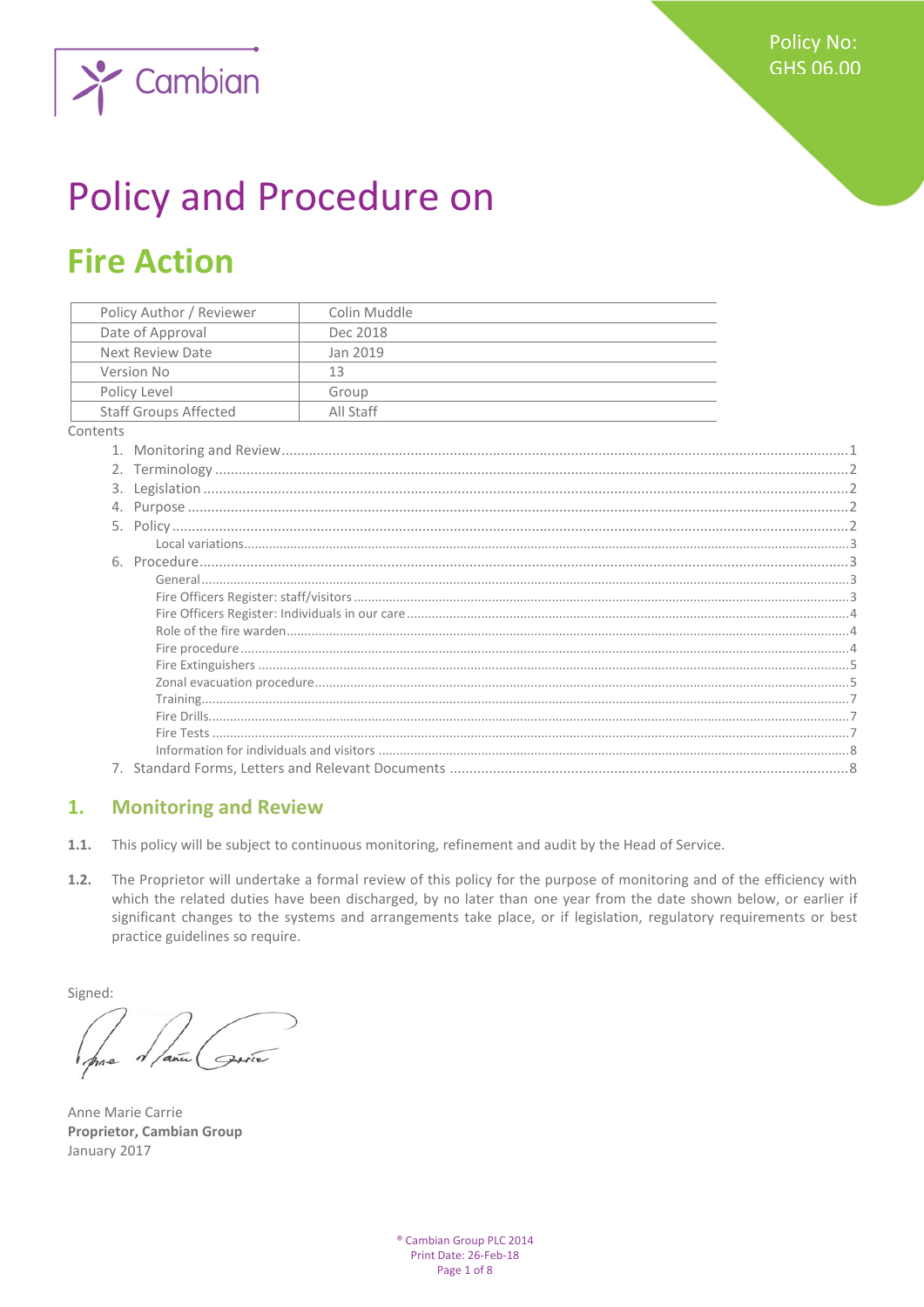

# <span id="page-1-0"></span>**2. Terminology**

**2.1.** Our aim is to use consistent terminology throughout this policy and all supporting documentation as follows:

| 'Establishment' or 'Location | this is a generic term which means the Children's<br>Home/school/college.                                                                                          |  |  |  |
|------------------------------|--------------------------------------------------------------------------------------------------------------------------------------------------------------------|--|--|--|
| Individual                   | means any child or young person under the age of 18 or young<br>adult between the ages of 18 and 25.                                                               |  |  |  |
| <b>Service Head</b>          | This is the senior person with overall responsibility for the<br>Location                                                                                          |  |  |  |
| <b>Key Worker</b>            | Members of staff that have special responsibility for Individuals<br>residing at or attending the Establishment.                                                   |  |  |  |
| Parent                       | means parent or person with Parental Responsibility                                                                                                                |  |  |  |
| <b>Regulatory Authority</b>  | Regulatory Authority is the generic term used in this policy to<br>describe the independent regulatory body responsible for<br>inspecting and regulating services. |  |  |  |
| <b>Social Worker</b>         | This means the worker allocated to the child/family. If there is no<br>allocated worker, the Duty Social Worker or Team Manager is<br>responsible.                 |  |  |  |
| <b>Placing Authority</b>     | Placing Authority means the local authority/agency responsible<br>for placing the child or commissioning the service                                               |  |  |  |

# <span id="page-1-1"></span>**3. Legislation**

- **3.1.** To ensure compliance with:
	- The Regulatory Reform (Fire Safety) Order 2005 and other relevant health and safety legislation
	- CQC Fundamental Standards 2015
	- The Health and Social Care Act 2008 (Regulated Activities)
	- The Children's Homes (England) Regulations 2015
	- Independent School Standards Regulations 2015
	- School Premises Regulations 1999
	- Residential Special Schools National Minimum Standards 2015
	- National Minimum Standards for Care Homes for Older People
	- The Care Homes (Wales) Regulations 2002
	- National Minimum Standards for Independent Health Care Services in Wales 2011
	- National Minimum Standards for Care Homes for Children and Younger Adults, Wales 2002

# <span id="page-1-2"></span>**4. Purpose**

**4.1.** This policy deals with the fire procedure to be followed on each occasion the fire alarms sounds other than for known and pre-arranged testing.

# <span id="page-1-3"></span>5. Policy

**5.1.** It is Cambian policy to ensure that: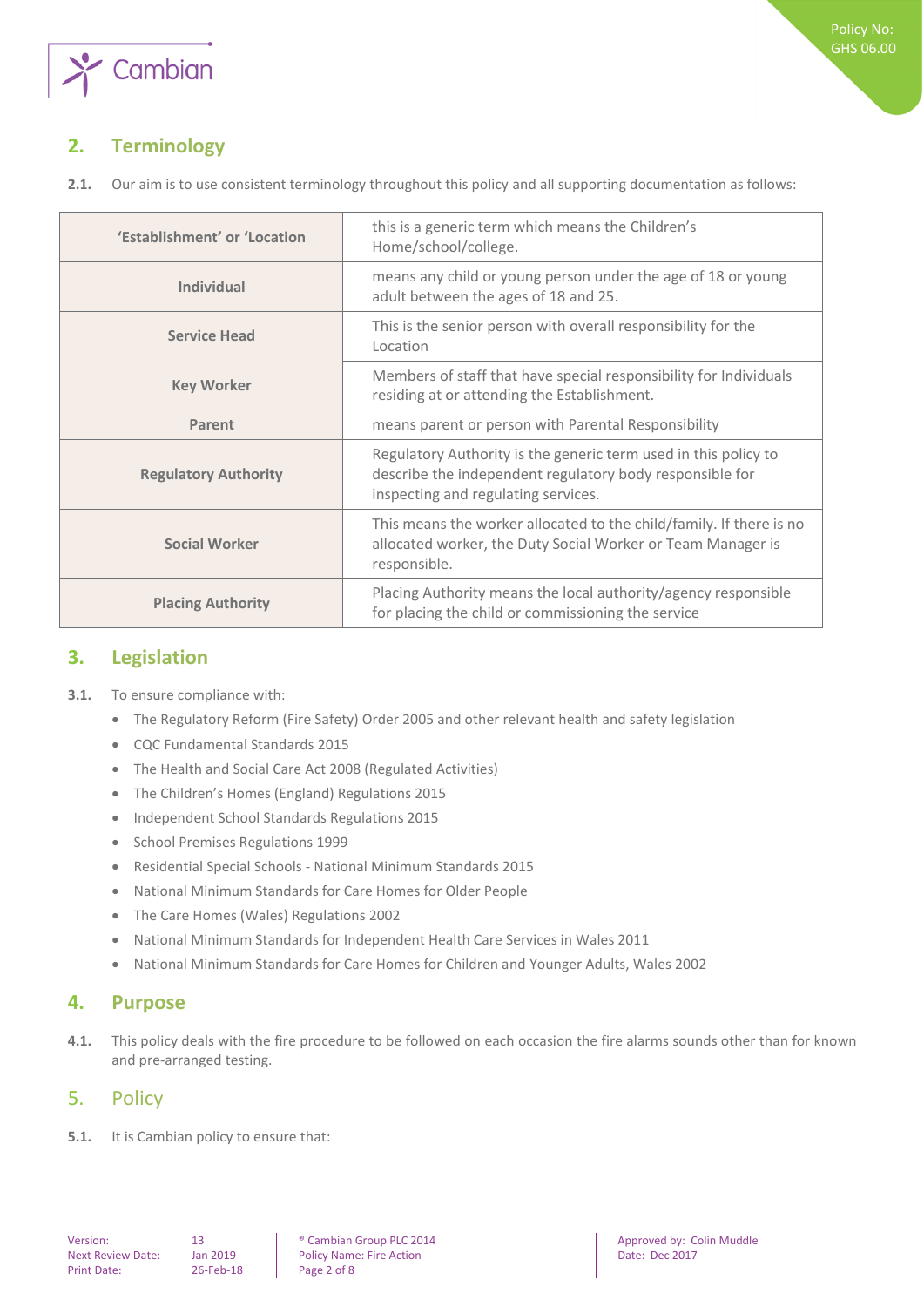

- **5.2.** All staff are fully aware of their roles and responsibilities and follow an agreed response in the event of the fire alarms sounding on any occasion other than a pre-arranged test.
- **5.3.** Individuals in our care and visitors to the location are aware of what action to take in the event of the fire alarms sounding on any occasion other than a pre-arranged test.
- **5.4.** It affects all staff.
- <span id="page-2-0"></span>**5.5.** Make sure that you are familiar with the detail and what is expected of you under the policy.

#### **Local variations**

**5.6.** Whilst this policy aims to cover all eventualities, Cambian offers a diverse range of services across an equally diverse range of sites. The physical layout of/facilities available at some sites may render some aspects of the policy inappropriate/unachievable. In such circumstances it may be appropriate to deviate from specific aspects of the policy or to amend supporting documentation in the interests of safe management of a potential fire situation. Such local variations may, however, only be implemented with the prior authorisation of the Director of Facilities Maintenance and, where deemed appropriate, submission of a supporting risk assessment.

### <span id="page-2-1"></span>6. Procedure

#### <span id="page-2-2"></span>**General**

- **6.1.** All locations are risk assessed by the Group H&S Consultants who, in consultation with Facilities Department, will allocate a fire procedure appropriate to the specific service.
- **6.2.** Each zone within a Cambian location is constructed to provide a minimum 30 minutes "fire cell" protection in the event of a fire.
- **6.3.** Under no circumstances are internal fire doors to be propped open.
- **6.4.** No items are to be stored where they obstruct a designated fire exit or evacuation route. Bulk combustible material such as archives or stationery must not be stored under staircases.
- **6.5.** All individuals in our care at a Cambian location are to have a completed personal emergency evacuation plan (PEEP). GHS 06.05 refers. This is to be kept updated and stored centrally so as to be accessible for reference in cases of emergency. This should document any special evacuation measures applicable to individual service users and should pay particular attention to physical mobility, visual or hearing impairment. A PEEP form should also be completed for any staff members/visitors that might require special assistance in the event of an evacuation.
- <span id="page-2-3"></span>**6.6.** As far as reasonably practicable, non-ambulatory individuals should be accommodated in ground floor bedrooms.

#### **Fire Officers Register: staff/visitors**

- **6.7.** All locations are to use the Fire Officers Register (GHS 06.01) to record all Cambian staff, contractors and visitors to the location on a daily basis.
- **6.8.** The Fire Officers Register is not a substitute for the Log Book/Diary used to record specific visits/inspections as specified in GQual 8, section 3.7. Visitors required to sign the location Log Book must also sign the Fire Officers Register.
- **6.9.** The Fire Officers Register is to be completed daily.
- **6.10.** All staff are to ensure that they complete the Fire Officers Register whenever they enter or leave the location. Staff are also responsible for ensuring that contractors/visitors complete the register on entering and leaving the building.
- **6.11.** Entries are to be completed as follows:

Next Review Date: Jan 2019 | Policy Name: Fire Action | Date: Dec 2017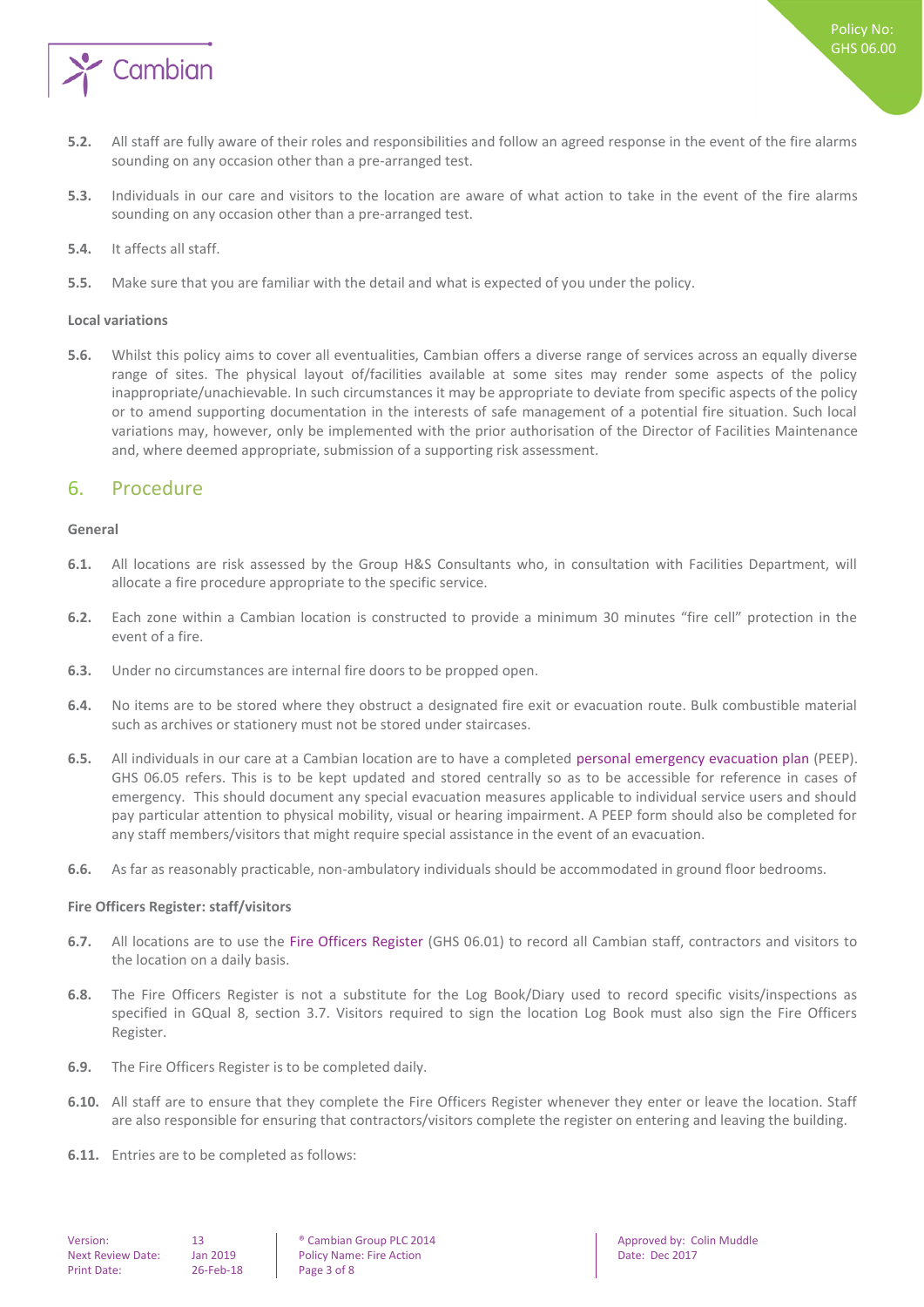

| <b>Job Title or Designation</b> | Name    | Vehicle<br>Reg | Key/Fob/<br><b>Badge</b><br>No.<br>(where<br>applic) | Time<br>in<br>for<br>day | Out | $\ln$ | Out | $\ln$ | Out | ln | Time<br>out<br>for<br>day |
|---------------------------------|---------|----------------|------------------------------------------------------|--------------------------|-----|-------|-----|-------|-----|----|---------------------------|
| <b>CAMBIAN STAFF</b>            |         |                |                                                      |                          |     |       |     |       |     |    |                           |
| SUPPORT<br>WORKER               | JBLOGGS | ABOBABC        | 10                                                   | 0740                     |     |       |     |       |     |    | 2015                      |
|                                 |         |                |                                                      |                          |     |       |     |       |     |    |                           |

- **6.12.** Fire marshal and fire wardens are to be identified at each handover. Generally, there should be one fire marshal and two fire wardens on any given shift. It is the responsibility of the designated fire marshal coming on shift to ensure that the names of designated staff are entered onto the fire register.
- **6.13.** Under no circumstances should a designated fire marshal or fire warden leave the building without arranging cover for their absence.
- **6.14.** Where a location has only one member of staff (e.g. step down house) then that member of staff is to be both marshal and warden.

#### <span id="page-3-0"></span>**Fire Officers Register: Individuals in our care**

- **6.15.** Staff must ensure that individuals in our care complete the Fire Officers Register for individuals when leaving or reentering the building (GHS 06.08).
- **6.16.** Entries are to be completed as such:

| <b>Individual Name</b> | Time<br>Out | <b>Staff Signature</b><br>(where required) | Time<br>In | <b>Staff Signature</b><br>(where required) | <b>Risk</b><br>Assessment<br>N <sup>o.</sup><br>(If applicable) |
|------------------------|-------------|--------------------------------------------|------------|--------------------------------------------|-----------------------------------------------------------------|
| AN OTHER               |             | 1400 5 Sainth                              |            | 1545 5 Santh                               | 123                                                             |
|                        |             |                                            |            |                                            |                                                                 |

- **6.17.** Role of the fire marshal
- **6.18.** Where practicable, the fire marshal should be a staff member who would not normally be expected to leave the building during the course of their shift (e.g. Person in Charge).
- **6.19.** The fire marshal is responsible for taking immediate control of the building in the event of the fire alarm sounding. Their role is to co-ordinate staff actions when the fire alarm sounds until a safe conclusion is reached or until the arrival of the fire service.

#### <span id="page-3-1"></span>**Role of the fire warden**

**6.20.** The role of the fire warden is to initiate the movement of individuals to a place of safety in accordance with the designated evacuation procedure and to liaise with the fire marshal.

#### <span id="page-3-2"></span>**Fire procedure**

- **6.21.** Each location will be informed what fire procedure they are to implement. The Group H&S consultants in consultation with Facilities Department will make this decision based on the location type, building layout, individual group, staffing and facilities available. Zonal evacuation will apply at the majority of sites. Generally, full evacuation will only apply where there are insufficient zones for zonal evacuation to be effective.
- **6.22.** Fire zone plans and a completed Fire Action Plan (GHS 06.13) should be displayed adjacent to all fire panels.

| Version:                 |  |  |  |  |  |
|--------------------------|--|--|--|--|--|
| <b>Next Review Date:</b> |  |  |  |  |  |
| <b>Print Date:</b>       |  |  |  |  |  |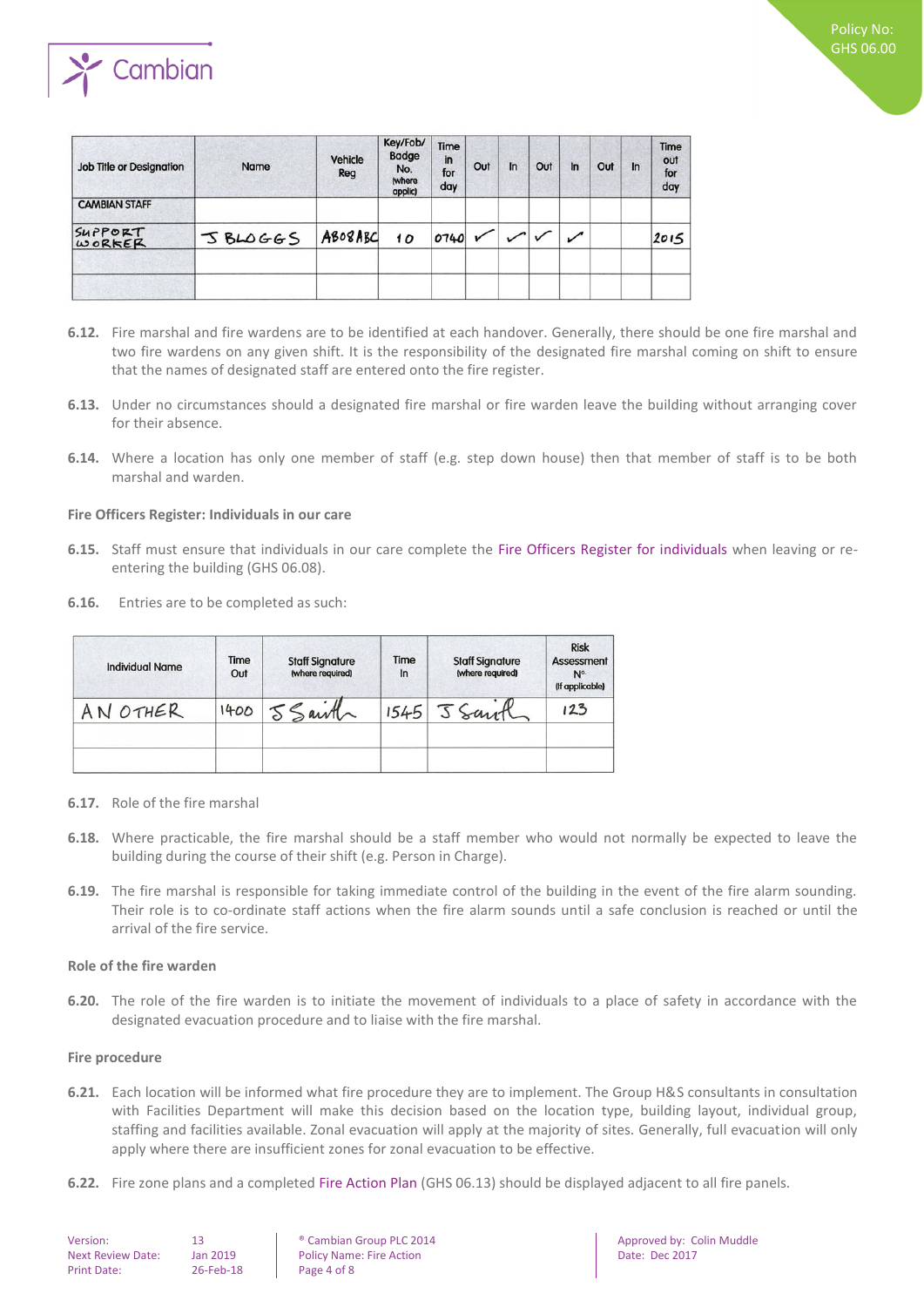

- **6.23.** Under no circumstances should the sounders be silenced until such time as the alarm has been confirmed as false.
- **6.24.** Lifts must not be used until the all clear has been given and the fire panel reset,
- **6.25.** Walkie-talkies may be used for communication between the fire marshal and wardens. In some locations, however, walkie-talkies may be ineffective because of the volume of the alarm sounders and may lead to confusion. The decision on the use/effectiveness of walkie-talkies should therefore be made at a local level.
- **6.26.** Where an attack alarm system is installed, it should be noted that the alarm will generally not be audible above the sound of the fire alarm. At the discretion of local management, therefore, consideration may be given to allocating an additional fire warden to monitor the attack alarm panel.

#### <span id="page-4-0"></span>**Fire Extinguishers**

- **6.27.** It is not Cambian policy for untrained people to use fire extinguishers. Only attempt to tackle a fire in exceptional circumstances eg. if the fire is very small and can be dealt with safely or if it is necessary to keep yourself and others safe.
- **6.28.** All fire marshals and wardens receive practical training on the use of fire extinguishers.
- <span id="page-4-1"></span>**6.29.** Signage posted at each extinguisher location will indicate what type of fire it is suitable for use on.

#### **Zonal evacuation procedure**

**6.30.** On sites where zonal evacuation is specified, a fire zone/safe haven index (GHS 06.02) should be completed as illustrated below:

| <b>AFFECTED</b><br><b>ZONE</b> | <b>ROOMS/AREAS TO BE</b><br><b>EVACUATED</b> | <b>SAFE HAVEN</b><br>(INTERNAL ASSEMBLY POINT) |  |  |  |
|--------------------------------|----------------------------------------------|------------------------------------------------|--|--|--|
| ZONE <sub>1</sub>              | <b>LOBBY</b>                                 | <b>CORRIDOR ADJ STAFF ROOM</b>                 |  |  |  |
|                                | <b>AIRLOCK</b>                               | ZONE <sub>3</sub>                              |  |  |  |
|                                | <b>VISITORS WC</b>                           |                                                |  |  |  |
|                                | <b>MANAGERS OFFICE</b>                       |                                                |  |  |  |
| ZONE <sub>2</sub>              | <b>QUIET LOUNGE</b>                          | <b>DINING ROOM</b>                             |  |  |  |
|                                | <b>TRANQUILLITY ROOM</b>                     | ZONE <sub>4</sub>                              |  |  |  |
|                                | <b>RESIDENTS KITCHEN</b>                     |                                                |  |  |  |
|                                | <b>MEETING ROOM</b>                          |                                                |  |  |  |
| ZONE <sub>3</sub>              | <b>BEDROOM 2</b>                             | <b>DINING ROOM</b>                             |  |  |  |
|                                | BEDROOM 3                                    | ZONE 4                                         |  |  |  |
|                                | <b>BEDROOM 4</b>                             |                                                |  |  |  |
|                                | <b>BEDROOM 5</b>                             |                                                |  |  |  |

- **6.31.** This should be displayed next to all fire alarm panels in the building. All rooms in each fire zone should be listed along with a corresponding safe haven well away from the affected zone that can be used as an internal assembly point. For most buildings, two or three safe havens should cover most eventualities.
- **6.32.** This is intended as an aid to the zonal evacuation process (to ensure that all rooms are checked in affected zones) and managing building security once fire exit magnets have released. It also facilitates the completion of roll call.
- **6.33.** In the event of the fire alarm sounding the fire marshal and fire wardens should go immediately to the fire panel.
- **6.34.** All other staff, individuals in our care and visitors should remain where they are until instructed to do otherwise by the fire marshal/wardens.
- **6.35.** The fire marshal should immediately dial (9) 999 and advise the emergency operator that the fire alarm is sounding and that the source of the alarm is being investigated. The type of establishment and the number of individuals involved should be stated. This task may be delegated to another competent member of staff.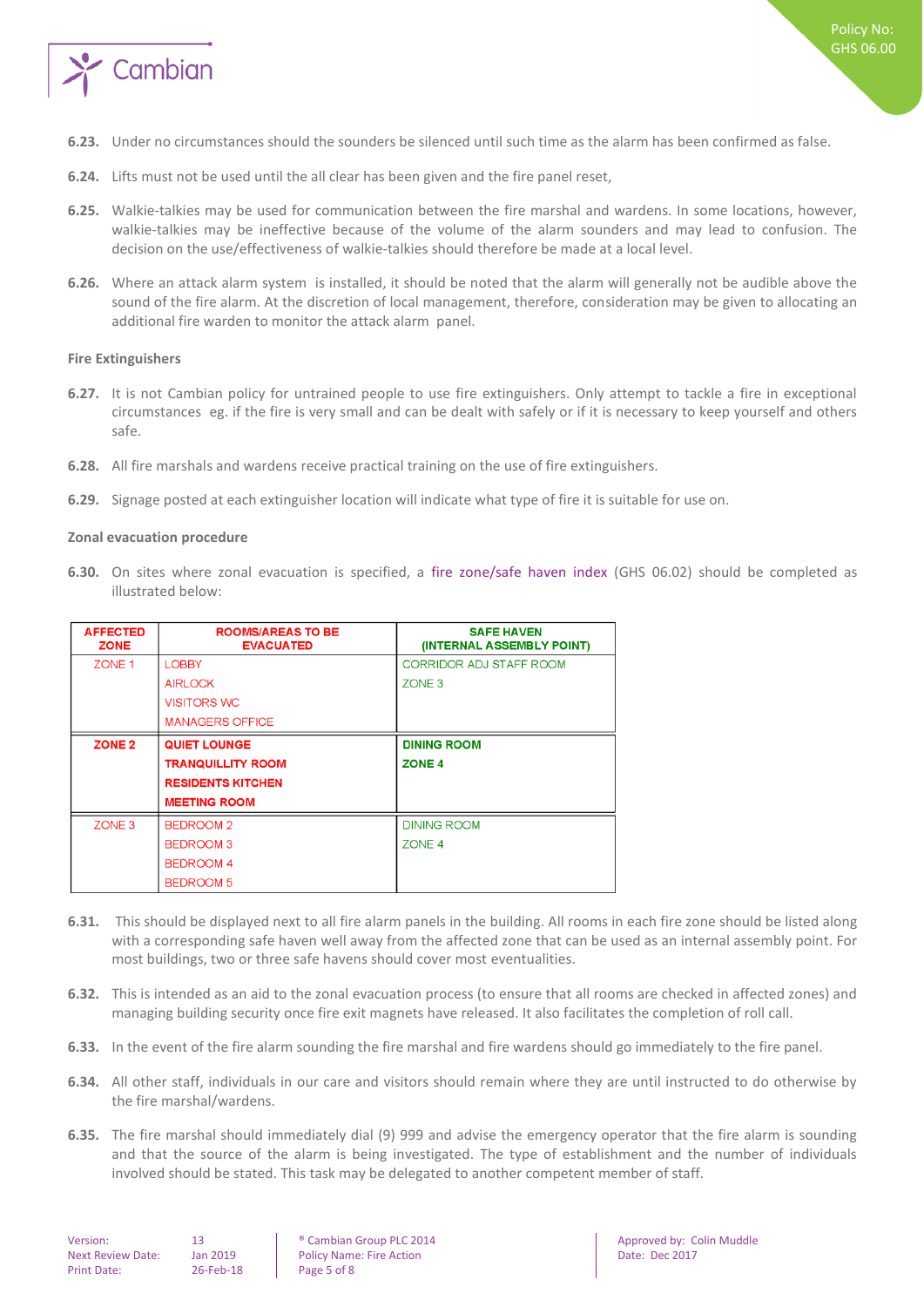

- **6.36.** The fire marshal/wardens should identify the affected zone(s) from the display on the fire panel. In most cases the alarm panel will display a specific location as well as the number of the affected zone.
- **6.37.** The fire wardens must then commence an immediate sweep of the affected zone(s) starting with the specific location indicated on the alarm panel in order to confirm whether the alarm is genuine. Fire wardens might find
- **6.38.** it useful to take the copy of the fire zone and safe haven index (GHS 06.02) displayed next to the alarm panel with them. The findings must be reported back to the fire marshal immediately either by walkie-talkie or by one of the wardens in person (if evacuation is necessary, that warden should then return immediately to assist in evacuating the zone).
- **6.39.** If the alarm is false, the fire marshal should immediately advise the emergency operator and then reset the fire panel (noting that remedial action to rectify the cause of the alarm may be necessary before this can be achieved successfully). The wardens should ensure that all fire doors are secure and then inform staff, visitors and individuals that it is safe to return to the building.
- **6.40.** If the alarm is genuine, the fire wardens should immediately begin evacuating the affected zone(s). All individuals should be directed to a place of safety in the next unaffected zone. The fire wardens should ensure that, as far as practicable, all doors are closed.
- **6.41.** If an individual refuses to leave a room when asked, the fire wardens should not waste time or risk injury by attempting to make them leave. They should be advised to remain in the room, their location noted and the door closed. Their location should be reported to the fire marshal immediately upon completion of zonal evacuation. For individuals who persistently refuse to evacuate, this should be recorded in their PEEP.
- **6.42.** Fire wardens should assist non-ambulatory individuals on upper floors to an appropriate place of refuge in an unaffected zone (generally at the top of, or adjacent to, a stairwell), note their location and report to the Senior Fire Officer immediately upon arrival. Arrangements for non-ambulatory individuals should be recorded in their PEEP.
- **6.43.** Having cleared the affected zone, the fire wardens should commence a wider sweep of the building. In buildings with more than one level, this sweep should commence in the zone immediately above/below the affected zone. If necessary, other staff members may be co-opted to assist. All staff, individuals and visitors should be directed to assemble at the designated safe haven identified for the affected zone. This will be shown on the fire zone and safe haven index (GHS 06.02) displayed next to the alarm panel.
- **6.44.** Once the wider sweep has been completed, the fire wardens should collect the Fire Officers Registers and complete a roll call of individuals, staff and visitors.
- **6.45.** Provided it is safe to do so, the fire marshal should remain at the entrance to the building to await the arrival of the emergency services.
- **6.46.** Depending on the precise location of the fire panel either the fire marshal or one of the fire wardens should monitor the fire panel until the emergency services arrive. If additional zones go into alarm instructions to evacuate the building to the external fire assembly point should be issued.
- **6.47.** GHS 06.11 shows the zonal evacuation process in flowchart form.
- **6.48.** Full evacuation procedure
- **6.49.** In the event of the fire alarm sounding the fire marshal and fire wardens should go immediately to the fire panel.
- **6.50.** All other staff, individuals/service users and visitors should immediately follow the directional signage to the nearest fire exit, leave the building and report to the fire assembly point.
- **6.51.** The fire marshal should immediately dial (9) 999 and advise the emergency operator that the fire alarm is sounding and that the source of the alarm is being investigated. The type of establishment and the number of individuals/service users involved should be stated. This task may be delegated to another competent member of staff.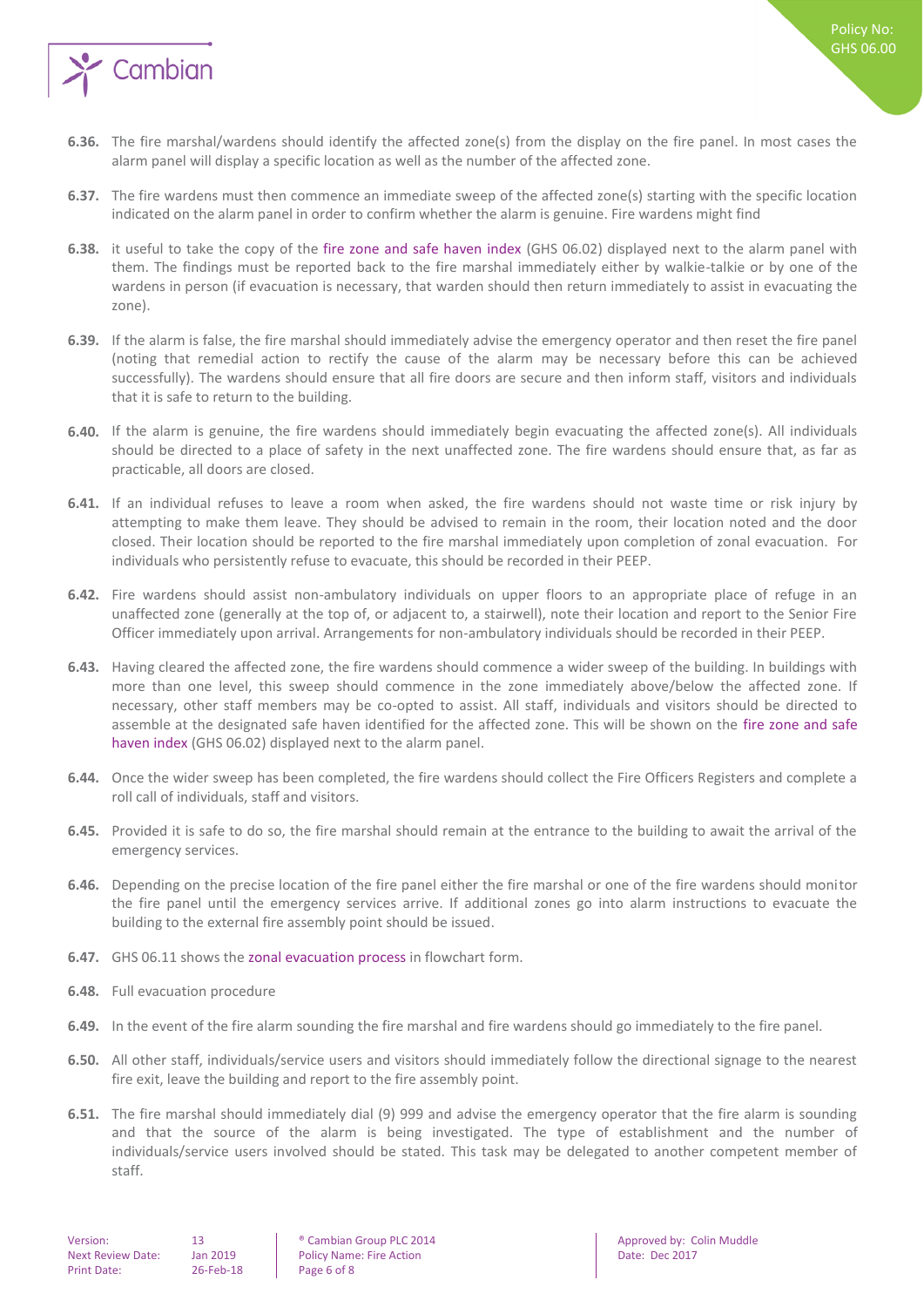

- **6.52.** The fire marshal/wardens should identify the affected zone(s) from the display on the fire panel. In most cases the alarm panel will display a specific location as well as the number of the affected zone.
- **6.53.** The fire wardens must then commence an immediate sweep of the affected zone(s) starting with the specific location indicated on the alarm panel in order to confirm whether the alarm is genuine. The findings must be reported back to the fire marshal immediately either by walkie-talkie or by one of the wardens in person (if evacuation is necessary, that warden should then return immediately to assist in the sweep).
- **6.54.** If the alarm is false, the fire marshal should immediately advise the emergency operator and then reset the fire panel (noting that remedial action to rectify the cause of the alarm may be necessary before this can be achieved successfully). The wardens should ensure that all fire doors are secure and then inform staff, visitors and individuals that it is safe to return to the building.
- **6.55.** If the alarm is genuine, the fire wardens should begin a co-ordinated sweep of the building starting with the affected zone(s). All individuals, staff and visitors remaining in the building should be directed to the nearest fire exit and instructed to report to the fire assembly point. The fire wardens should ensure that, as far as practicable, all doors are closed.
- **6.56.** If an individual refuses to leave a room when asked, the fire wardens should not waste time or risk injury by attempting to make them leave. They should be advised to remain in the room, their location noted and the door closed. Their location should be reported to the fire marshal immediately upon completion of the building sweep. For individuals who persistently refuse to evacuate, this should be recorded in their PEEP.
- **6.57.** Fire wardens should assist non-ambulatory individuals on upper floors to an appropriate place of refuge in an unaffected zone (generally at the top of, or adjacent to, a stairwell), note their location and report to the Senior Fire Officer immediately upon arrival. Arrangements for non-ambulatory individuals should be recorded in their PEEP.
- **6.58.** Once the building sweep has been completed, the fire wardens should collect the Fire Officers Registers, proceed to the fire assembly point and complete a roll call of individuals, staff and visitors.
- <span id="page-6-0"></span>**6.59.** GHS 06.12 shows the full evacuation process in flowchart form.

#### **Training**

- **6.60.** All staff are to complete the Achieve module Responding to Emergencies on induction and annually thereafter.
- **6.61.** In addition, all designated fire marshals and wardens must attend supplementary training. It is the responsibility of the location Manager/Head to ensure that sufficient staff (ie to cover all shifts) have completed this training.

#### <span id="page-6-1"></span>**Fire Drills**

- **6.62.** At least six fire drills a year should be conducted in each location to confirm that staff are following the correct procedure. Generally, these should be unannounced. For residential locations, 50% of the drills should be carried out at night.
- **6.63.** Each drill should be recorded using a Fire Drill Record form GHS 06.14. A record of all participants should also be kept (eg by appending a copy of the fire officers registers). At larger locations it may also be appropriate to maintain a staff register to ensure that all staff participate in a at least one drill over a 12 month period.

#### <span id="page-6-2"></span>**Fire Tests**

- **6.64.** Fire risk assessments will be reviewed in house on an annual basis.
- **6.65.** Maintenance/staff will complete the following routine tests:
- **6.66.** Weekly fire alarm bell/door release test using a different call point each week.
- **6.67.** Monthly functional (flick) test of all emergency lighting.

Next Review Date: Jan 2019 | Policy Name: Fire Action | Date: Dec 2017